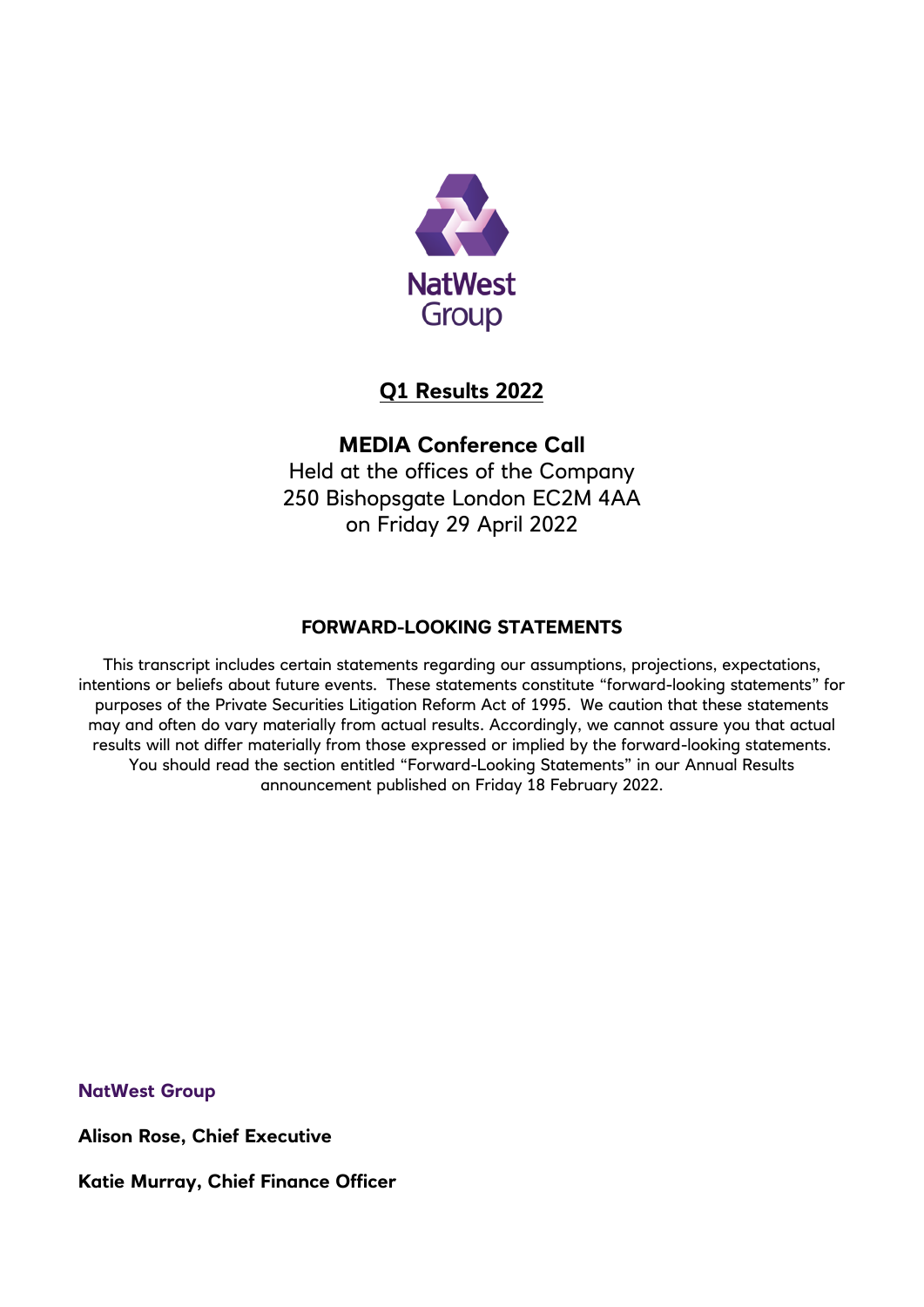#### **Alison Rose, Chief Executive**

Good morning everyone and thank you for joining us today. As usual, I'm going to start with a brief strategic update before we open up to questions. Since we last spoke just over two months ago, the world has changed considerably. Our thoughts are with everyone affected by the invasion of Ukraine, and we are doing everything we can to support them.

Last week, I visited our operations in Poland and heard first-hand how our colleagues are helping Ukrainian refugees with food, medicine and accommodation, as well as other essential services. And the bank has been very keen to support the Ukrainian people in a number of other ways. More than £9 million has so far been donated by our customers and colleagues to the Disasters Emergency Committee's Ukraine Humanitarian Appeal including £2.5 million of match funding by the bank.

And I'd like to take this opportunity to thank everyone who has donated for their incredible generosity. We have also taken measures to assist Ukrainian refugees, including helping them to open bank accounts safely and setting aside part of our Edinburgh headquarters as a welcome hub for those seeking refuge. In addition to the humanitarian cost, the invasion of Ukraine has led to greater geopolitical and macroeconomic uncertainty, adding to the inflationary pressures impacting households in the UK.

We are not seeing any significant signs of financial distress in our book at this stage. We are, however, very aware of the challenges and concerns the cost of living crisis is causing for many of our customers up and down the country. Therefore, in line with our approach throughout the pandemic, we are focused on providing the practical help and support that people, families and businesses need to thrive. This includes delivering more financial health checks to help customers understand their personal finances better and to help them plan.

And providing a dedicated SME ecosystem with access to specialist advice throughout the UK. We are also working alongside charity partners such as Citizens Advice and GamCare to support those who are most in need, as well as helping young people develop greater financial confidence through initiatives such as our Dream Bigger programme and our partnership with Marcus Rashford. It is this focus on building deeper relationships with our customers, combined with two years of execution against our strategy that means NatWest Group is well placed to deliver sustainable growth and sustainable returns in the years to come.

The bank's strong performance in Q1 is a further demonstration of the progress we're making. With profit before tax for the go forward group of £1.3 billion, up 36% on the first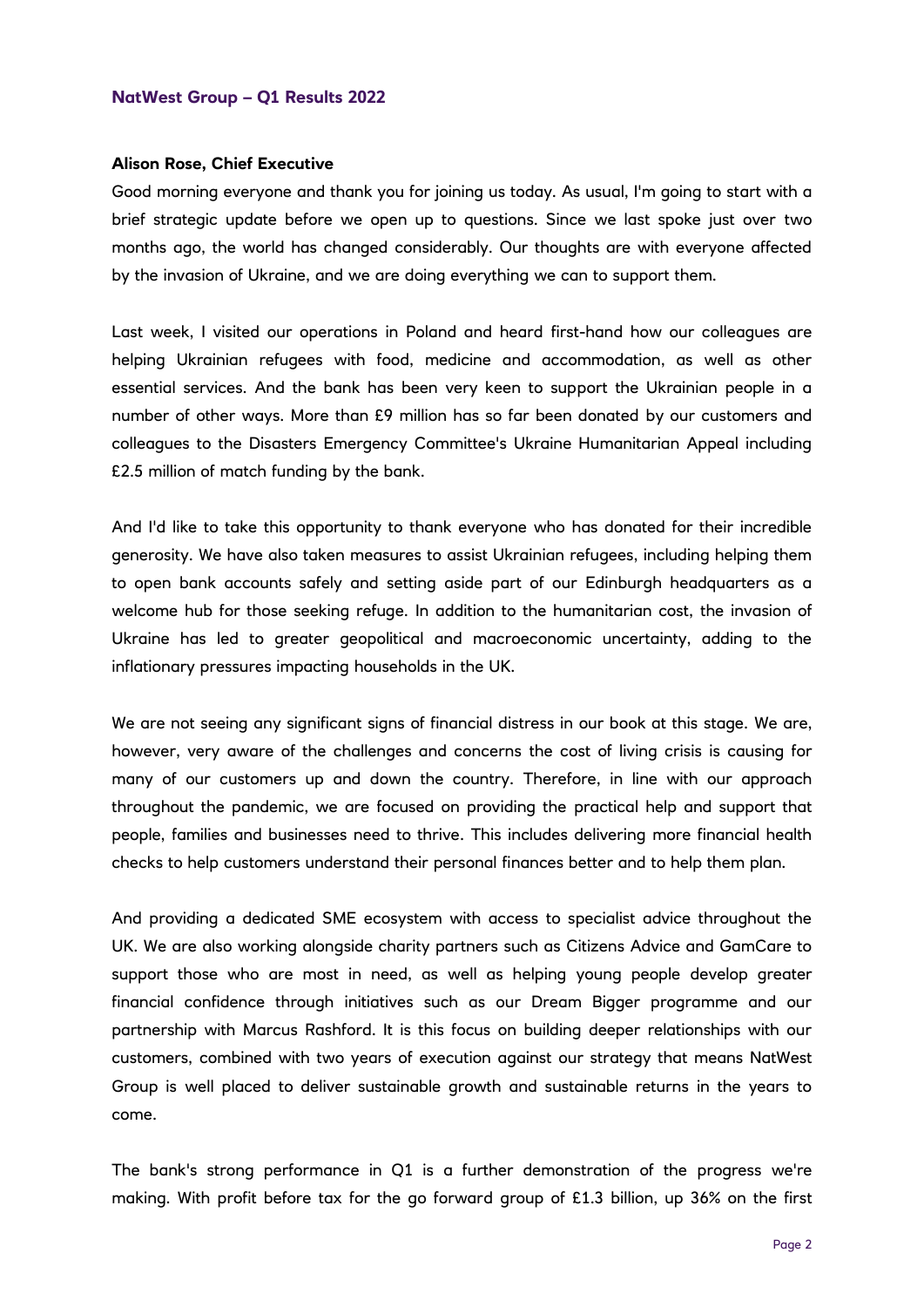quarter last year. We are delivering on all of our financial targets. Income is up significantly on last year. Costs are down and our capital position remains strong, even after the £1.2 billion directed buyback announced in March, which brought government ownership to around 48%.

Whilst reducing the government shareholding below 50% had little impact on our governance or operations, it's an important symbolic moment for our bank and a marker of how far we have come in transforming our business. This work remains ongoing. We're in the middle of a £3 billion investment programme, most of which is being spent on data and digital to help deliver a simpler and better banking experience for our customers.

As a result, we're acquiring new customers, with almost 80% of retail accounts now opened digitally, and we're seeing a significant improvement in our customer satisfaction scores. Building deeper relationships with our customers also means reflecting their values and meeting their changing needs. And a key area of focus is helping them transition to a low carbon economy. We have set a target of raising £100 billion in sustainable funding and financing by 2025 and have achieved 13.6 billion of that target to date.

Looking at the year ahead, it's clear there are challenges facing the UK economy, but also many opportunities. And against that backdrop, living up to our purpose is not only the right thing to do, it also has a strong commercial imperative. Helping us to build long term value, drive growth and deliver sustainable returns for our shareholders. With that, I'm very happy to open it to questions, and myself and Katie are here to answer them.

Thank you very much.

. . . . . . . . . . . . . . . . . . . . . . . . . . . . . . . . . . . . . . . . . . . . . . . . . . . . . . . . . . . . . . . . . . . . . . . . . .

## **Operator**

Our first question comes from Iain Withers from Reuters. Iain if you could please unmute and go ahead.

. . . . . . . . . . . . . . . . . . . . . . . . . . . . . . . . . . . . . . . . . . . . . . . . . . . . . . . . . . . . . . . . . . . . . . . . . .

## **Iain Withers, Reuters**

Hi morning, just the first one on the cost of living pressures on customers. Just wondering since February, if there's been any changes to how customers are reacting to that and whether more are asking you for help, at all.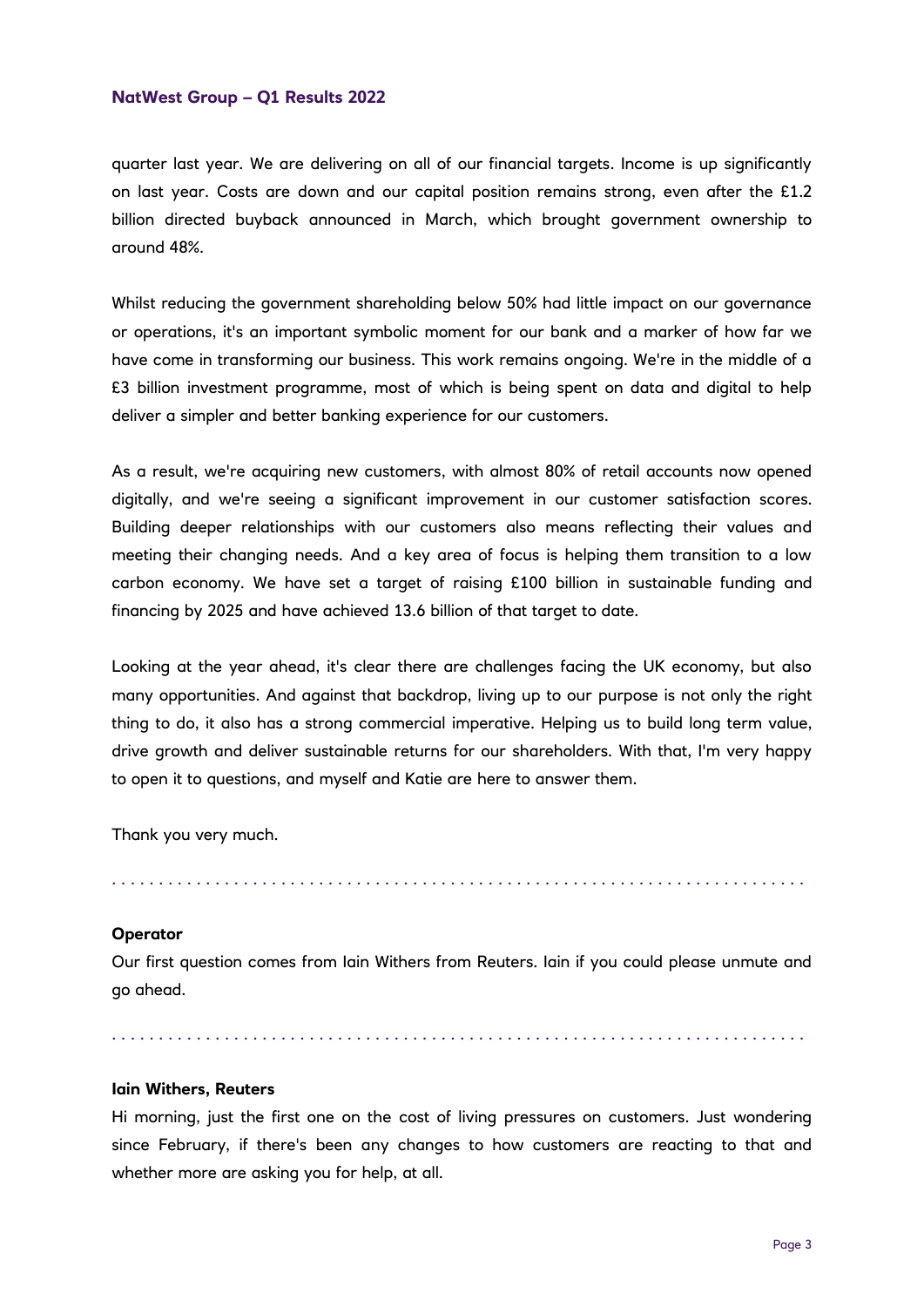And the other one, it would be great, if you could just talk through the reduction in capital and whether that's a concern for the bank at all. I know it's partly regulatory changes and the directed buyback, but I think there's a £300 million FX loss as well, if you could explain that. Thanks.

. . . . . . . . . . . . . . . . . . . . . . . . . . . . . . . . . . . . . . . . . . . . . . . . . . . . . . . . . . . . . . . . . . . . . . . . . .

#### **Alison Rose, Chief Executive**

Thanks Iain. Well, on cost of living, we're not seeing any signs of distress coming through our customers. And, as you would expect, we're looking at all of the indicators that we would normally expect to see. So, there isn't an increase, for example, in calls coming in to our financial health and support teams. There are no additional requests for forbearance, and credit card limits and overdraft limits remain below 2019 levels.

So, we're looking at all of the different indicators to see if there are signs of distress. And we're not seeing that from a credit perspective. What we are very focussed on is trying to get ahead of it with customers, so things like our financial health check which helps people look at their finances and plan. We've been very proactive with our business customers, and we've been putting lots of support out there, thinking about how to deal with energy inflation, supply chain disruption, very dedicated support for those highly affected sectors so that we can help business owners and plan ahead. But there's no direct signs. I think on your capital question, our CET1 at 15.2% is very strong and it is where we expected it to be. The reduction in capital at the beginning of the year in terms of the regulatory changes, we've built into our forecasts and obviously we had talked about doing the directed buyback, but that was in the government hands to launch that. So, we've got very strong capital position, very capital generative and continue to be so. So, we're very, very happy. Katie, do you want to pick up that specific point.

## **Katie Murray, Chief Finance Officer**

I think the FX point that you're probably thinking of is, we did a little bit of an AT1 transaction re-arranging some debt earlier in the year and that cost about £254 million. So had a very small impact on capital, about 14 Bps in terms of that. But Alison is absolutely right.

. . . . . . . . . . . . . . . . . . . . . . . . . . . . . . . . . . . . . . . . . . . . . . . . . . . . . . . . . . . . . . . . . . . . . . . . . .

Regulatory changes hit us at the beginning of the year, where we'll trade very much in line with expectations. And then the main movement is the directed buyback to take us down to 15.2, but a very strong base to be sitting in.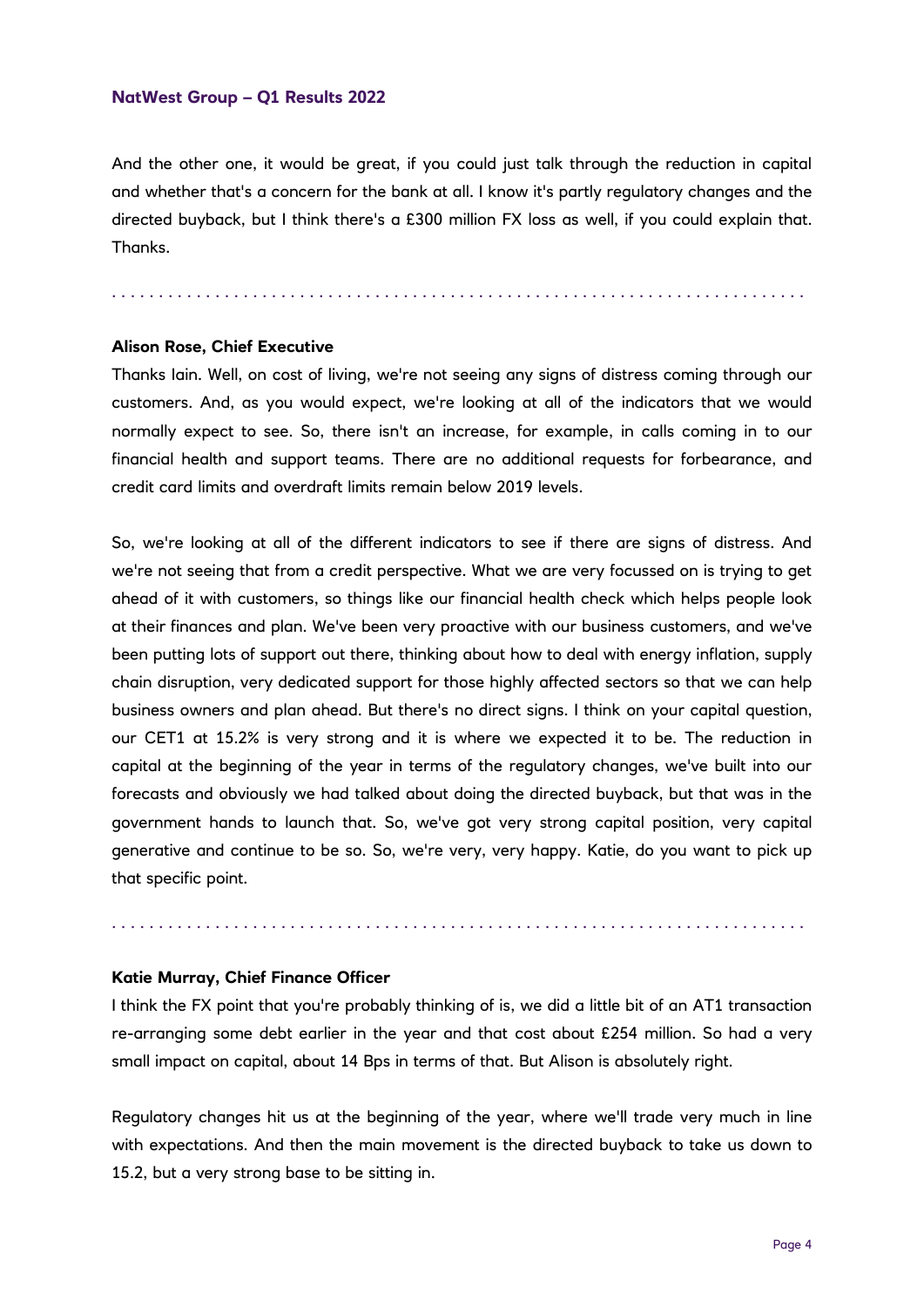. . . . . . . . . . . . . . . . . . . . . . . . . . . . . . . . . . . . . . . . . . . . . . . . . . . . . . . . . . . . . . . . . . . . . . . . . .

## **Iain Withers, Reuters**

Thanks.

. . . . . . . . . . . . . . . . . . . . . . . . . . . . . . . . . . . . . . . . . . . . . . . . . . . . . . . . . . . . . . . . . . . . . . . . . .

## **Operator**

Thank you very much. Our next question comes from William Shaw of Bloomberg. William, could you please unmute and go ahead.

. . . . . . . . . . . . . . . . . . . . . . . . . . . . . . . . . . . . . . . . . . . . . . . . . . . . . . . . . . . . . . . . . . . . . . . . . .

## **William Shaw, Bloomberg**

Given rising house prices coupled with a squeeze on incomes, how do you see the mortgage market play out from here, please?

. . . . . . . . . . . . . . . . . . . . . . . . . . . . . . . . . . . . . . . . . . . . . . . . . . . . . . . . . . . . . . . . . . . . . . . . . .

## **Alison Rose, Chief Executive**

What you can see from our results is a strong performance in mortgages and lending. We've had lending growth of £6.6 billion, of which £2.8 billion is mortgages. The mortgage market continues to be competitive. And obviously there's been significant movement in the swap curves. But we're seeing strong demand from our customers and that's a positive.

I think as you look forward in terms of outlook, we continue to see strong demand coming through and we'll support our customers on that. It remains a very attractive asset for us and good returns. So, I think continuing to drive growth. Katie, anything you want to add on the mortgage market?

. . . . . . . . . . . . . . . . . . . . . . . . . . . . . . . . . . . . . . . . . . . . . . . . . . . . . . . . . . . . . . . . . . . . . . . . . .

## **Katie Murray, Chief Finance Officer**

No, no. As we look at it, we still see it as a very attractive market. There's good volume and growth to come. And I think we were very pleased with the volume growth that we got in Q1 as we went through; stronger than it had been in Q4. So very comfortable with that.

. . . . . . . . . . . . . . . . . . . . . . . . . . . . . . . . . . . . . . . . . . . . . . . . . . . . . . . . . . . . . . . . . . . . . . . . . .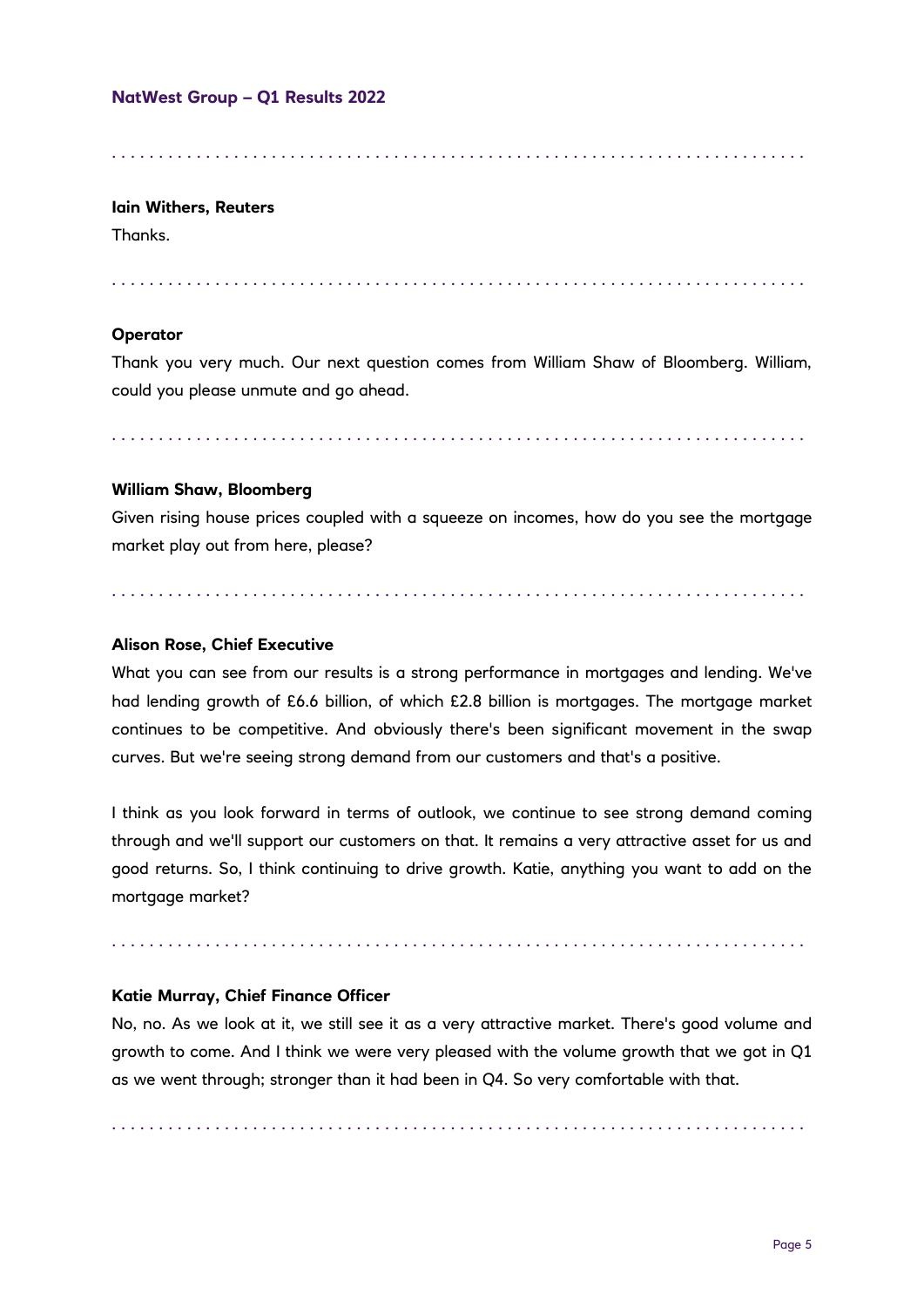#### **William Shaw, Bloomberg**

Is there a risk that people are going to start getting priced out? Too many people can't get onto the ladder because housing prices are so high, and the market could take a bit of a hit.

. . . . . . . . . . . . . . . . . . . . . . . . . . . . . . . . . . . . . . . . . . . . . . . . . . . . . . . . . . . . . . . . . . . . . . . . . .

## **Alison Rose, Chief Executive**

One of the things we work really hard on with our customers, and it's something that we've been doing for the last few years, is really helping customers plan and particularly first-time buyers building deposits, helping to build savings. You know things like know your credit score in our app that customers can use.

I think over seven million downloads in the first quarter so we're really starting people to help plan and get on the ladder. And we focus very much particularly on building financial capability as well and affordability and the knowledge to help people do that. So, I think what we try and do is make sure that we can inform, help and support our customers for the aspirations they have and get in early as people build up their capabilities, if they want to get onto the housing market.

. . . . . . . . . . . . . . . . . . . . . . . . . . . . . . . . . . . . . . . . . . . . . . . . . . . . . . . . . . . . . . . . . . . . . . . . . .

#### **Operator**

Thank you very much. Our next question comes from Kalyeena Makortoff of The Guardian. Please unmute and go ahead.

. . . . . . . . . . . . . . . . . . . . . . . . . . . . . . . . . . . . . . . . . . . . . . . . . . . . . . . . . . . . . . . . . . . . . . . . . .

## **Kalyeena Makortoff, The Guardian**

Hi. Good morning. You mentioned the partnership and the referrals to Citizens Advice. I'm just wondering how bad it is for them when they are referred. Can you give a bit more detail about the kind of circumstances they're facing and when that happens? I know you said that you're not getting requests for forbearance or anything near what you saw maybe at the beginning of the pandemic.

Are you prepared to offer similar support as to what was offered during the start of COVID? If we do see any of those issues crop up? Thanks.

. . . . . . . . . . . . . . . . . . . . . . . . . . . . . . . . . . . . . . . . . . . . . . . . . . . . . . . . . . . . . . . . . . . . . . . . . .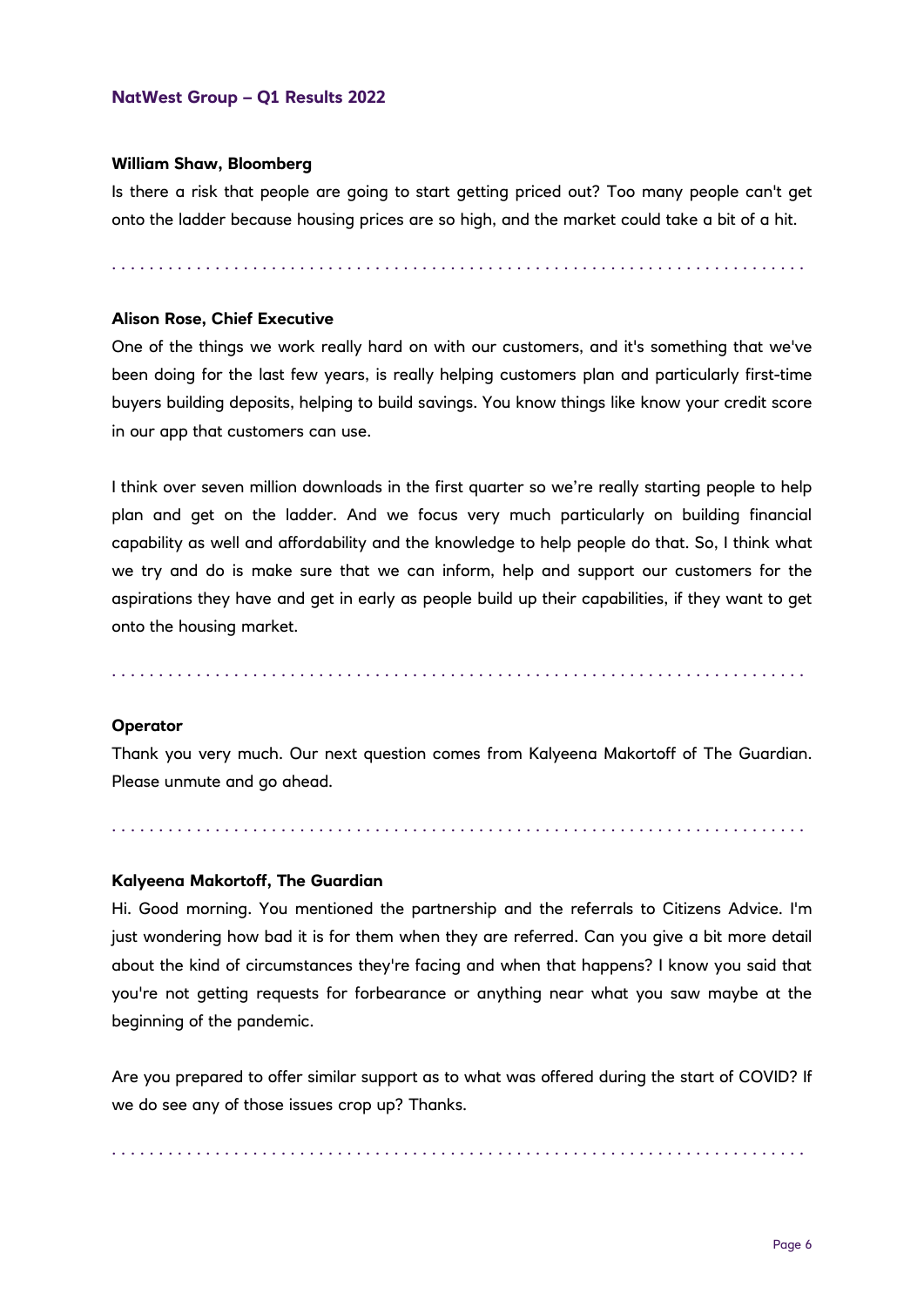#### **Alison Rose, Chief Executive**

Thanks, Kalyeena. So we're very focussed on helping our customers. There is, I think, a lot of concern around cost of living and the challenges that presents. And for a lot of families and business owners, they haven't had to operate in a rising inflation, rising interest rate environment - it's something that hasn't been a feature. So, what we're trying to do is be really proactive and get ahead of that to make sure that people can come and talk to us about it.

We would always, always encourage our customers to make sure they talk to us if they're worried about things rather than waiting until it is a problem. So that's why things like our financial health check are so helpful. I was looking just last weekend at some of the financial health checks that we've done. And invariably we're helping customers save money because it gets them to look at their whole balance sheet and plan for some of these issues that come through.

And then, as we did in the pandemic, we really are there to be proactive and help. We've been already writing to lots of customers on the business side. I think almost 50,000 small business owners got advice directly from us pointing them to how you manage rising energy prices, how you manage supply chain, what are the different policies and help we can give to them.

So we're really trying to get ahead of that and it's simple things as well, like we have in our mobile app a feature that helps people now predict their credit score or which cash machines they can go to, where they won't be charged fees. That saved almost half a million pounds for customers last year. So, it's things like that where we were getting ahead and then we partner with groups like Citizens Advice and GamCare, where, if people do need that extra help, we can refer them and connect them as well.

But as I said, at the moment, we're not seeing any signs of that. We have very dedicated and experienced professionals in our financial health and support team who are there to really help customers. And we're not seeing any increase in calls. But what we're trying to get to do is get ahead of it so that if people are anxious and worried, we can give them tips and help and support to do that.

And of course, with the strong capital position we have, with dedicated relationship managers up and down the country, with experienced professionals we're here to help our customers, and that's what we're really keen to make sure we do.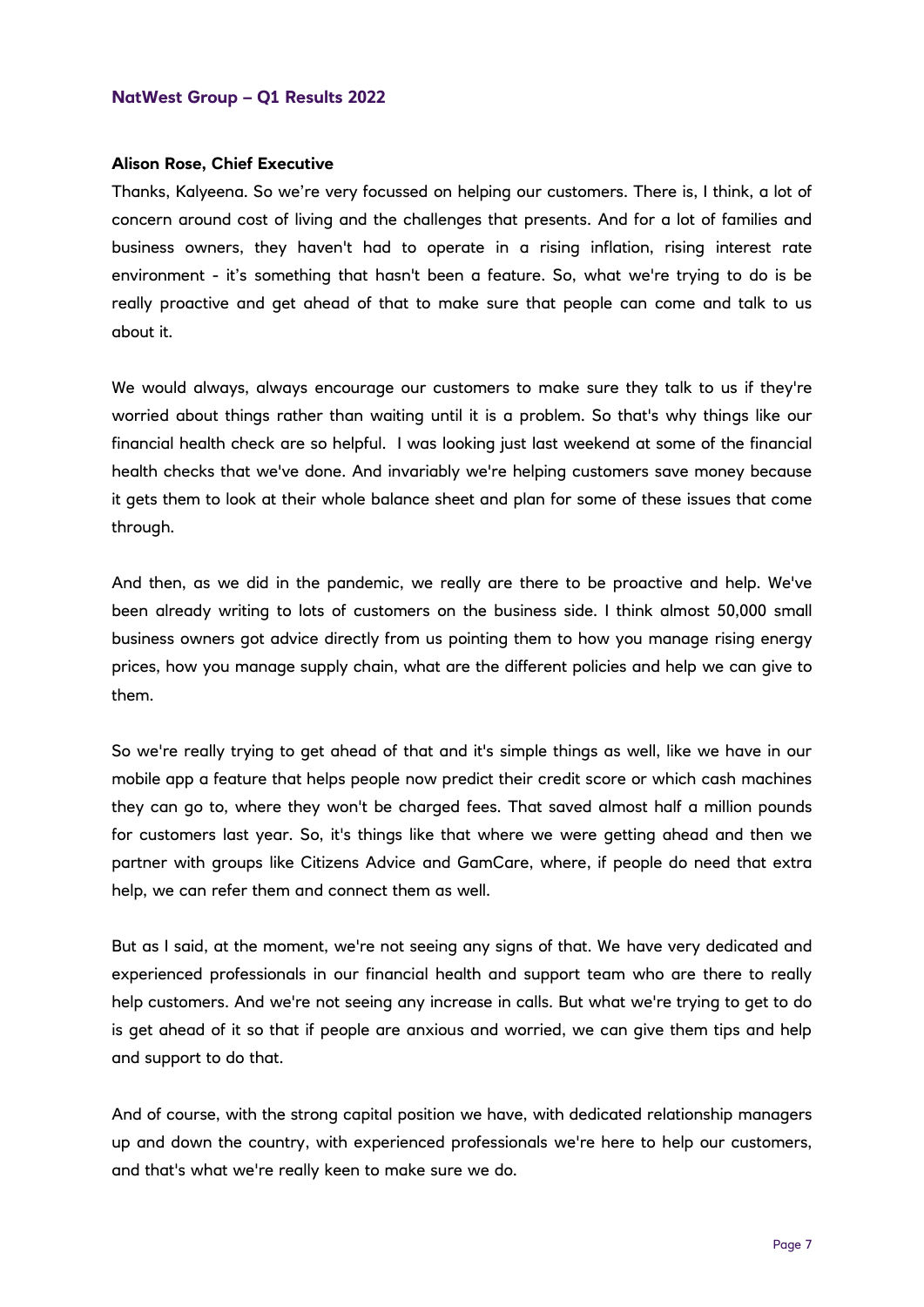#### **Operator**

Thank you very much. As a reminder, if you'd like to ask a question, you can do this by raising a hand. If you are in the Zoom app or by pressing \*9, if you've dialled on a telephone. Our next question comes from Ben Martin of The Times.

. . . . . . . . . . . . . . . . . . . . . . . . . . . . . . . . . . . . . . . . . . . . . . . . . . . . . . . . . . . . . . . . . . . . . . . . . .

. . . . . . . . . . . . . . . . . . . . . . . . . . . . . . . . . . . . . . . . . . . . . . . . . . . . . . . . . . . . . . . . . . . . . . . . . .

#### **Ben Martin, The Times**

Just a quick question on defaults. Obviously, you said that they stayed low during the first quarter. But I saw there's a line in the announcement today that you do expect them to increase as the year progresses because of inflationary pressures. Can you just tell us a little bit more about how much you expect defaults to increase and, what you expect to see for the rest of the year. Thank you.

. . . . . . . . . . . . . . . . . . . . . . . . . . . . . . . . . . . . . . . . . . . . . . . . . . . . . . . . . . . . . . . . . . . . . . . . . .

#### **Alison Rose, Chief Executive**

Thanks Ben. Defaults remain very low. As I've said, we're not seeing any signs of distress in our book. And when we look at the risk diversification on our book, it's a very strongly secured and well risk diversified book. What we are very acutely aware of, though, is the challenges and concerns that a lot of our customers have around the impacts of inflation, the disruption to supply chain, the increase in energy costs.

We're not changing our guidance in terms of our impairment outlook, which we continue to support, but it's really about proactively getting ahead of it and knowing that a lot of our customers are concerned about it. And so that's why we're taking this proactive approach. As I said, we're not seeing signs of distress at the moment, but we know, for example, the next round of energy costs will be coming through later in the year.

That's going to affect people's balance sheets. On our mortgage side, the majority of our mortgages are fixed. So for those customers, they're not facing pressures in the short term, but it's important we get ahead of it and we are helping customers through this period.

. . . . . . . . . . . . . . . . . . . . . . . . . . . . . . . . . . . . . . . . . . . . . . . . . . . . . . . . . . . . . . . . . . . . . . . . . .

#### **Ben Martin, The Times**

Can you give any sort of more specific guidance on defaults? So how you expect them to increase for the rest of year?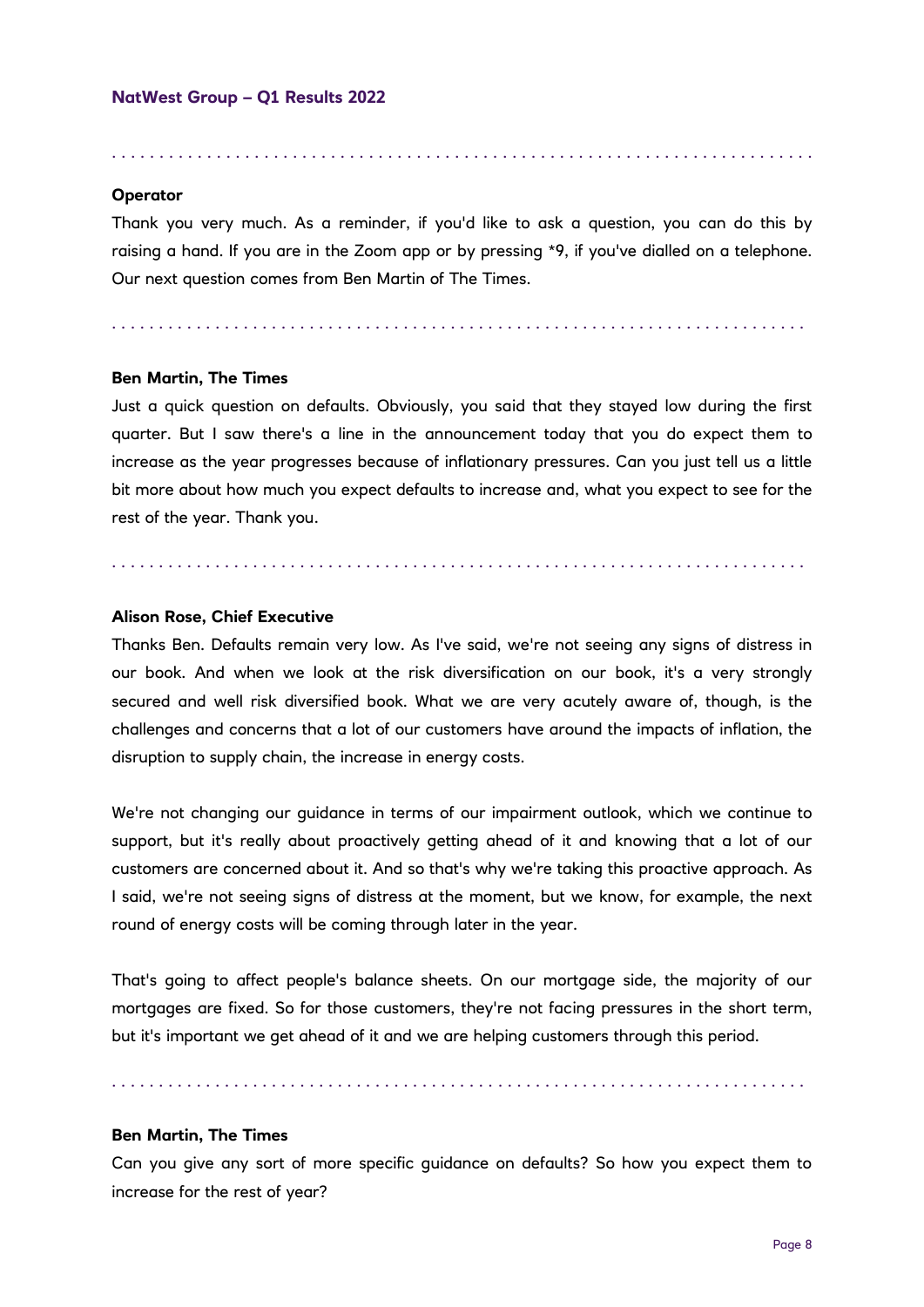#### . . . . . . . . . . . . . . . . . . . . . . . . . . . . . . . . . . . . . . . . . . . . . . . . . . . . . . . . . . . . . . . . . . . . . . . . . .

## **Katie Murray, Chief Finance Officer**

If we look at the guidance that we've had, what we talk about is... through the cycle. So not in any one year, but over a whole credit cycle of three, five seven years - you can have a think about what your view of the cycle is. Then we talk about the number of basis points of losses we'd expect to have in that time.

And we talk a number about 20 to 30 Bps. I'm sorry, it gets a bit complicated but what I would say here is that for 2022 and 2023 we expect to be below that level. So, although we do expect to see defaults creep up, its going to be below those traditional peak levels. And what we've done with the little bit extra that we held back, is we've got our balance sheet in a very good state of preparation for that.

So that from a balance sheet perspective, we feel comfortable that it's not going to be a particular hit because we do expect to be below historic levels. Obviously for the customer they face a different challenge and that's why we've got all the good things in place that Alison's already talked about.

. . . . . . . . . . . . . . . . . . . . . . . . . . . . . . . . . . . . . . . . . . . . . . . . . . . . . . . . . . . . . . . . . . . . . . . . . .

#### **Operator**

Thank you very much. Our next question comes from Simon Neville of PA. Simon, could you please unmute and go ahead.

. . . . . . . . . . . . . . . . . . . . . . . . . . . . . . . . . . . . . . . . . . . . . . . . . . . . . . . . . . . . . . . . . . . . . . . . . .

#### **Simon Neville, PA**

Morning everyone. Just a few from me. Alison, I take your point around cost of living and you're not seeing anything coming through just yet. Any distress just yet. But I assume it's fair to say that you expect that to change in the not-too-distant future.

I just wanted to talk around inflation more broadly. I think a year ago, when inflation started creeping up, we were all told this was going to be short term and it would reverse and there's nothing to see here, and that's clearly not been the case. I just wondered whether you have any thoughts on how long you expect this high inflationary period to last.

And on interest rates, I just wondered whether you had any thoughts on whether you expect the Bank of England to raise interest rates as high as perhaps previously predicted, or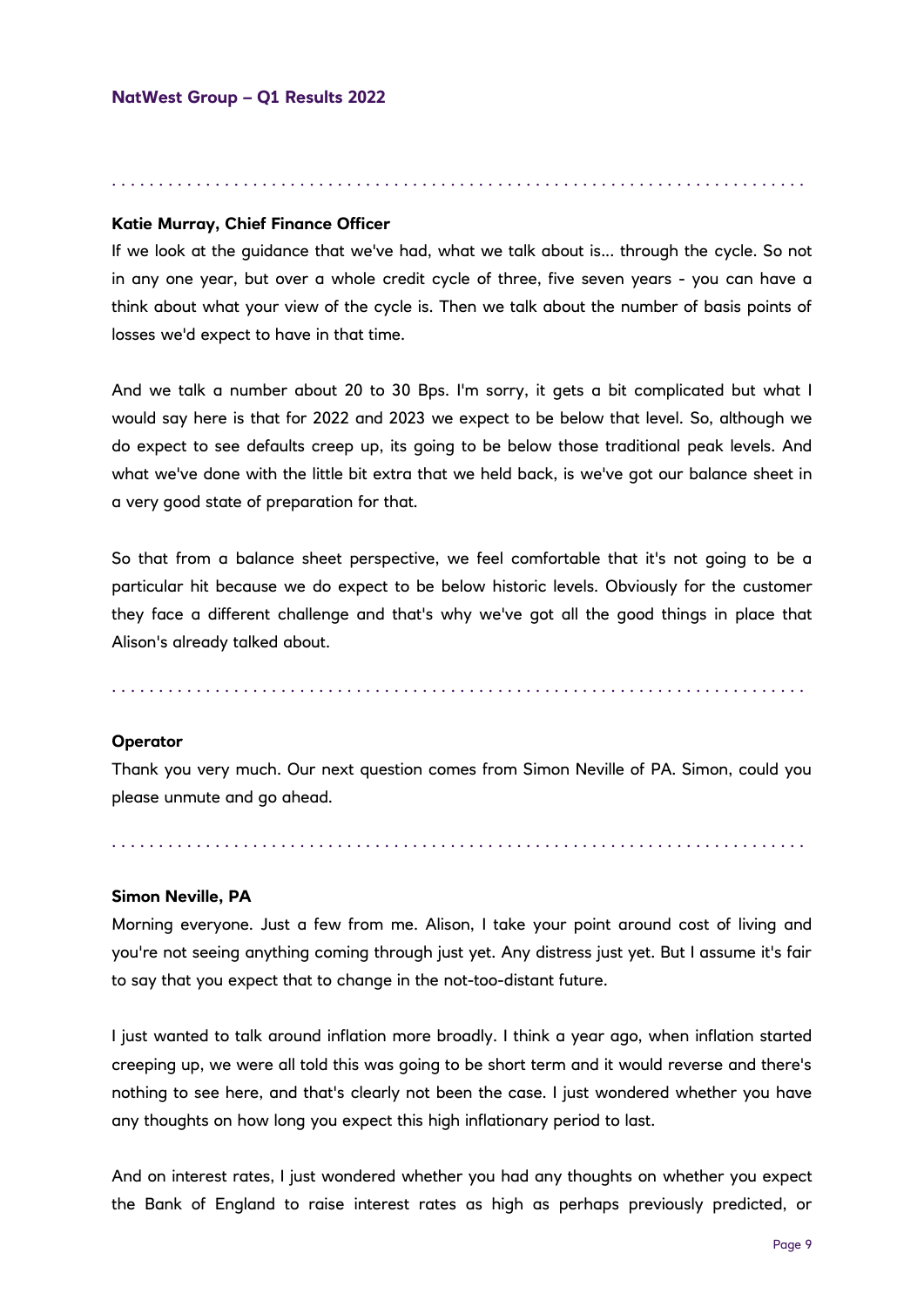whether you think the recent economic indicators suggesting things are cooling a bit might lead them to reconsider?

. . . . . . . . . . . . . . . . . . . . . . . . . . . . . . . . . . . . . . . . . . . . . . . . . . . . . . . . . . . . . . . . . . . . . . . . . .

## **Alison Rose, Chief Executive**

Thanks, Simon. Obviously, I'll leave it to the Bank of England to comment on what they're going to do on interest rates. On inflation, I think probably I said in Q4 or Q3 last year that we had some concerns that some of the inflation was actually a permanent adjustment that was going to be coming through.

The Bank of England have been very measured in the interest rate rises that they've been putting through. But we've been talking to our customers since Q3 last year around inflationary pressures, supply chain disruption and those issues and how to maybe plan their business and deal with it.

Inflation is quite high and obviously the terrible situation in Ukraine, and the impact of that, is causing additional pressures in terms of macroeconomic and geopolitical pressures. That's exacerbating some of the supply chain issues and therefore the inflationary pressure, which I think is the new element coming into this year. And that's what we're really mindful about.

I think on the stress point for customers, as I said, for a lot of families and a lot of businesses, they've never really had to operate for a long time - probably the last ten years - in an inflationary environment or a rising rate environment. So, it is a degree of anxiety. We have during the pandemic seen a build-up of cash balances and people saving more and building more of a buffer.

But it's really a concern and helping businesses think about how they can manage their working capital, how they can manage disrupted supply chains - which I think is something that's happening globally - and the different ways that they can think about that is what we're focused on. There is a lot of liquidity sitting on corporate balance sheets and business balance sheets that has built up over the last few years.

So that is helpful in providing a buffer and there's lots of liquidity there. So it's helping people manage through this macroeconomic environment and really helping families deal with the challenges of inflation and different stresses and peaks caused by some of the geopolitical pressures that are happening.

. . . . . . . . . . . . . . . . . . . . . . . . . . . . . . . . . . . . . . . . . . . . . . . . . . . . . . . . . . . . . . . . . . . . . . . . . .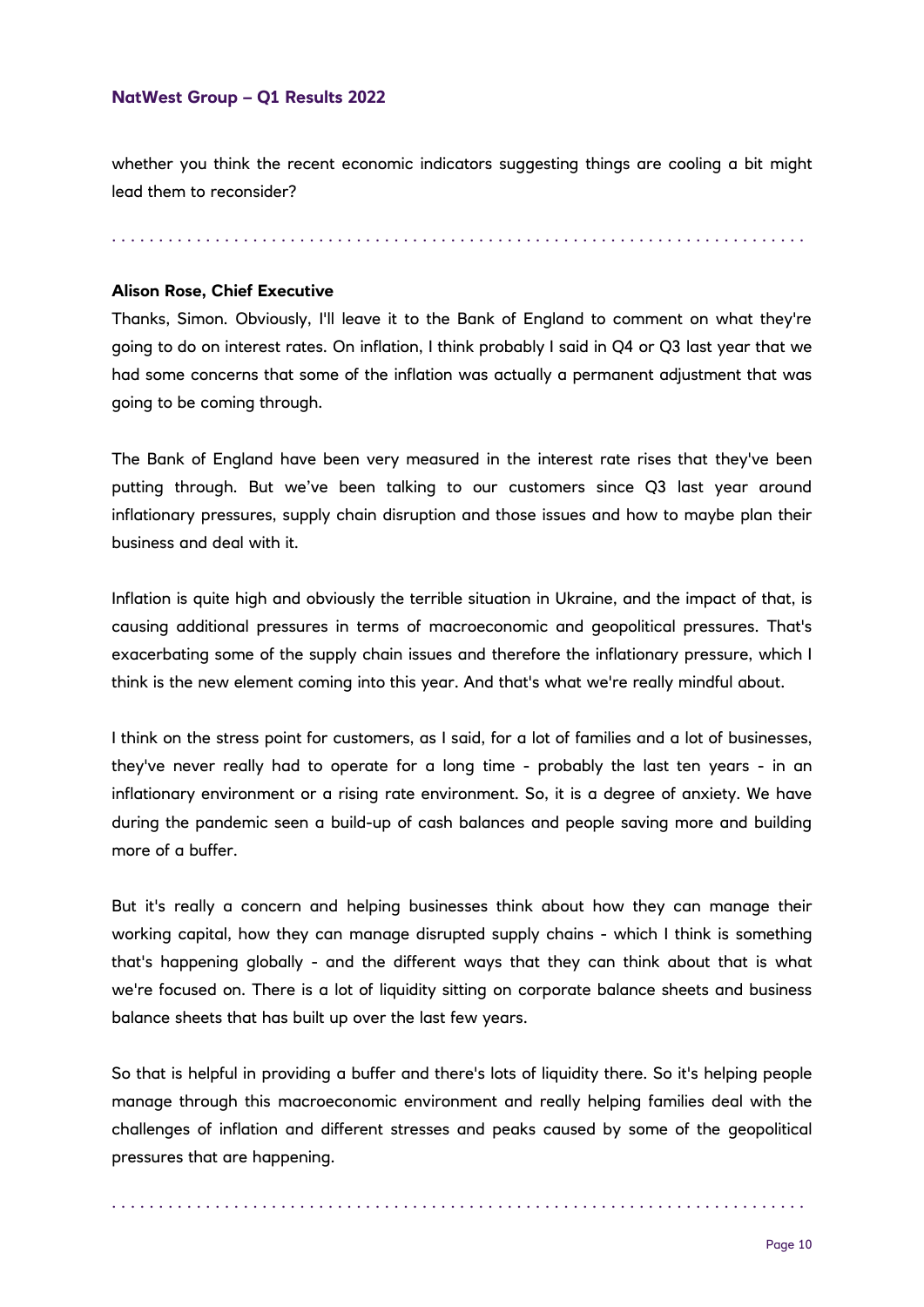#### **Simon Neville, PA**

And in terms of support - is there any update on bank branches at all - any plans for more closures this year, or has that programme been put on hold for now?

No. We will always keep our branch network under review. It's very much driven by customer behaviour and those trends that we've seen in terms of acceleration of digital that were happening before the pandemic - and have continued - are really the change in behaviour that we're seeing. So we will always keep our branches, but it's just one aspect of our points of presence.

We have over 16,000 points of presence, whether it's community bankers as well as branches. So we'll keep that under review based on customer behaviour. I think over the course of last year we invested another 20 million in our branch network. We upgraded a further 90 branches. But customer behaviour is changing and we will continue to follow customer behaviour.

. . . . . . . . . . . . . . . . . . . . . . . . . . . . . . . . . . . . . . . . . . . . . . . . . . . . . . . . . . . . . . . . . . . . . . . . . .

## **Simon Neville, PA Media**

OK. Thank you.

. . . . . . . . . . . . . . . . . . . . . . . . . . . . . . . . . . . . . . . . . . . . . . . . . . . . . . . . . . . . . . . . . . . . . . . . . .

#### **Operator**

There are no further questions at this time, so I'd like to have the call back to Alison for any closing comments.

. . . . . . . . . . . . . . . . . . . . . . . . . . . . . . . . . . . . . . . . . . . . . . . . . . . . . . . . . . . . . . . . . . . . . . . . . .

#### **Alison Rose, Chief Executive**

Thank you very much. Well, thank you everyone for joining. Obviously with our results today, we have a very strong performance from the bank, with a strong capital base and a strong performance; delivering on our targets but importantly well placed to support our customers through the uncertainty that they're facing with practical support and help.

We're not seeing any signs of distress, but we are very keen to make sure, as we did during the pandemic, that we are there to help support our customers during periods of uncertainty. But thank you very much everyone for joining today.

. . . . . . . . . . . . . . . . . . . . . . . . . . . . . . . . . . . . . . . . . . . . . . . . . . . . . . . . . . . . . . . . . . . . . . . . . .

Page 11